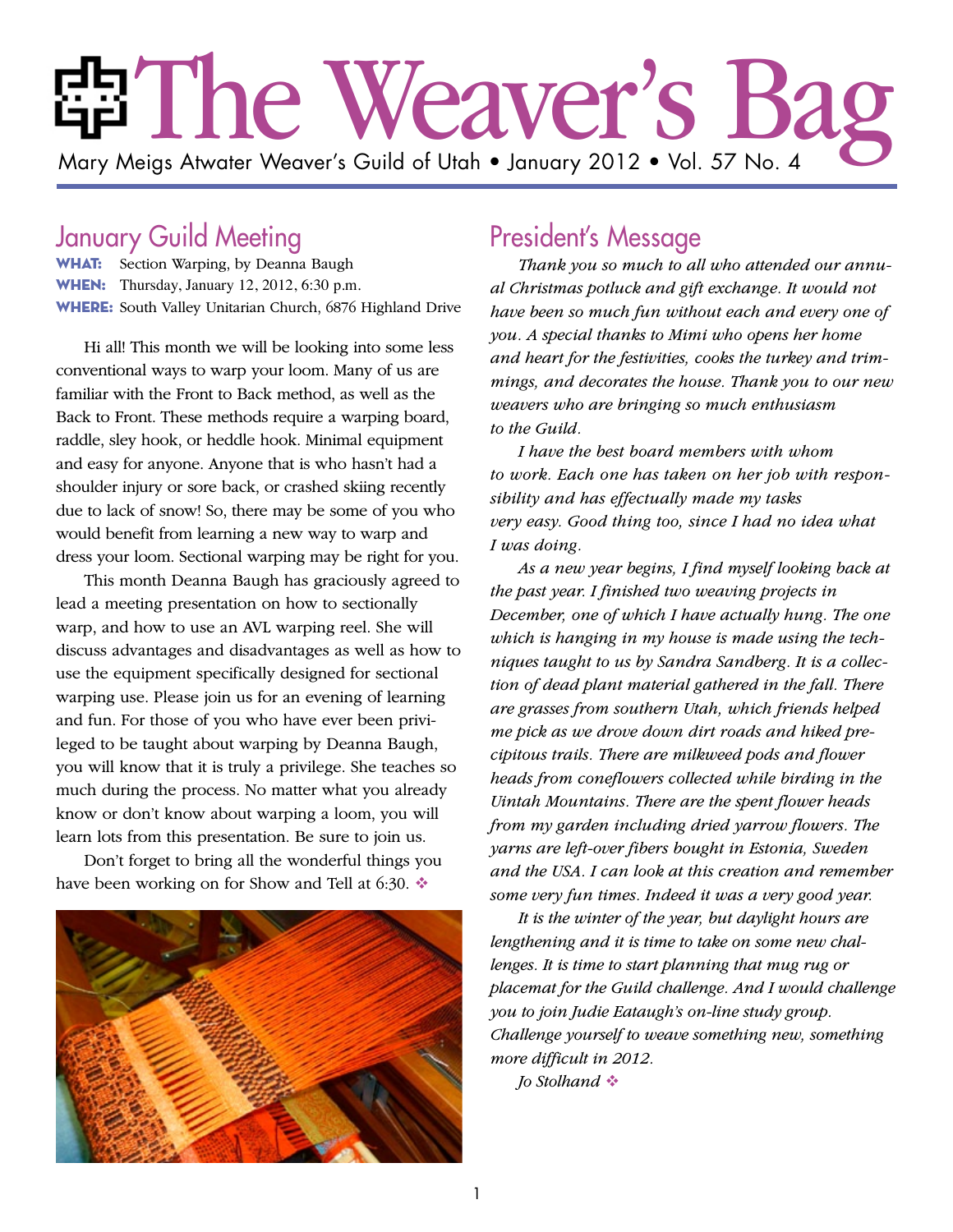#### Announcing: MMAWG Fiber Festival 2012!!

#### Mark your calendars! **The 2012 Fiber Festival will be held April 13 through 17!**

We are still in the process of developing parts of the program, but here are some of the highlights:

We have invited Joanne Tallarovic, author of Weaving a Blend of Three Cultures, Rep Weave and Beyond, to be our speaker on Saturday morning. Joanne will also teach the three-day workshop (more to come!!).

I understand that Joanne has taught a workshop for the Guild several years ago, so many of you will already know her or may have taken a class from her elsewhere. I hear she is a wonderful teacher and very talented!!

For those of you who don't know her, Joanne holds a BFA from the Cleveland Institute of Art in Weaving and Textile Design. She is a rug weaver, designer, teacher, and researcher. Joanne taught weaving at Baldwin Wallace College in Berea, Ohio, Northern Arizona University, and Coconino Community College. She exhibits, lectures, and teaches workshops nationally.

 We are still working on topics and teachers for the Saturday afternoon mini-workshops. We would like to hear from you on the topics you would be most interested in and members who would be willing to teach. I will be sending out the list of suggestions we have received so far via our MMWAG Yahoo Groups e-mail and will also be soliciting feedback at the Christmas party.

Be sure to save these dates—April 13 through 17—and plan to join in!  $-Mimi$ 

#### Report on December Christmas Party

Our December meeting is the **Guild's annual Christmas party,** and once again Mimi Rodes opened her beautiful home to the Guild for this celebration. This was my first Guild Christmas Party, and it was great to see members that I don't often get to see at the regular meetings. Mimi and helpers roasted a turkey and everyone brought dishes to complete the Guild's usual high standard potluck meal. When I arrived, there was impromptu show and tell of works completed by members, some on a newly acquired loom. There is some impressive production going on out there, and fun to see in the informal atmosphere.

After dinner, Susan Hainsworth facilitated the gift exchange for the 29 or so members present, and there were great gifts. There were yarns of several flavors—silk, silk blends, cotton slub, alpaca, wool, rayon, yarn for a ruffle scarf, and even one small cone from Mary Meigs Atwater's stash (thanks ReNee!). There were finished items (handmade or purchased) purses, baskets, a handmade hand puppet with a bad hair day, handwoven towels, a finger woven bookmark, and more. There were ebooks and printed books and a drop spindle to inspire a new craft. Some of us took advantage of the place and had a short tour of Mimi's weaving studio. It is always good to see how weavers organize their working space.

The evening was a fun, inspiring social evening with the weaving community. Thanks so much, Mimi, for providing this beautiful space, and to all who helped make the evening wonderful.

—Maureen Wilson

#### The MMAWG November Meeting—Loom Chat

The November meeting started with introductions, and there were five new members in attendance: Linda Harrington, Margareth Lauer, Karan Swanger, Mauri Ulmer, and Wendy Wong. Welcome to the Guild!

**The topic of this month's meeting was a Loom Chat.** Several Guild members discussed their looms, giving the pluses and minuses of each. If you are in the market for your first or a new loom, this was the

meeting for you. In addition to teaching the One Warp Several Structures workshop all day, Judie Eatough started the discussion off with two inkle loom models: Schacht and Gilmore. We are very grateful for her experience that she shares with the Guild. Card weaving may also be done on these inkle looms. We discovered that Linda Harrington, owner of Wasatch Fiber Arts, makes three models of floor inkle looms that can weave warps of 9.5 feet to 22 yards long! Look for additional discussion of inkle and card weaving later in the Guild year.

Sonya Campana then reviewed her looms: an 8-shaft Norwood, a Newcomb Weaver's Delight and her workshop loom, a cherry Baby Wolf. Of these, the Norwood and Newcomb are no longer being manufactured. Sonya reviewed their history. The Norwood is an all-purpose floor loom, while the Weaver's Delight is a heavy duty loom, built specifically for rug weaving. Sonya mentioned how she thought she could make a lot of money weaving rugs!

Renee Page then discussed the Gilmore loom, an early jack loom for the home. These looms have been made since the 1930s and are still available. Renee also entertained us with her story on how she was "forced" to join the Guild.

Maureen Wilson discussed her Woolhouse Tools table loom, a 16-inch wide, 8-harness loom, with an extended back beam. It is very portable and suitable for workshops. This company is up for sale, but the owner is still selling his inventory.

Mimi Rodes added her assessment of the Gilmore floor loom and then talked about a couple of tapestry looms: the Schacht and her portable road loom by Hokett Would Works. Maureen Wilson added information about the small tapestry model by Glimakra, with tension adjustment.

Bhakti reminded us all that many loom makes may be checked out at the Pioneer Craft House, including some not discussed at the meeting: LeClerc, Harrisville, and Macomber.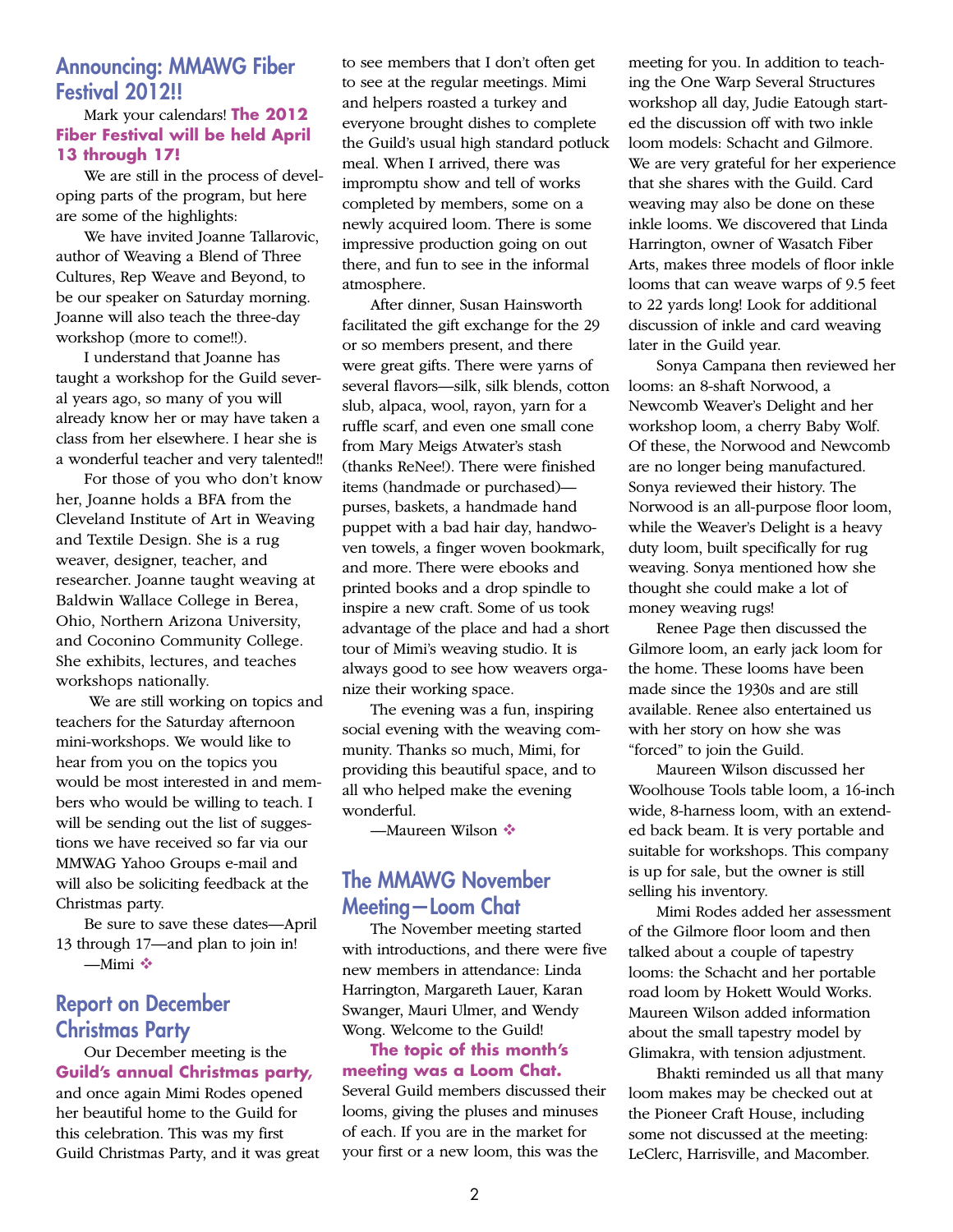### November 2011 Workshop: One Warp and Many Weave **Structures**

On November 10, 11, and 12, **many of our Guild members attended a workshop taught by Judie Eatough.** Each participant warped her loom, 4-shaft or 8-shaft, in a straight draw, rosepath, block pattern, etc. Then Judie gave us drafts that allowed each person, no matter what



the threading, to create a pattern that was like overshot or lace or twill or basket weave, etc. In this way, each person learned about many types of weaves while working on one warp. Also, we learned that we can think outside the box and create a number of weaves on a single threading.

The workshop was held in the old Scott School that is

part of Pioneer Craft House, and it was a wonderful space, with lots of room and history and fiber ambiance, thanks to the work of Bhakti Banning for the past several years. It was a learning experience for all of us, and we thank Judie for her willingness to share her expertise with us.  $\ddot{\bullet}$ 





#### *(November meeting, continued from page 2)*

The book, The Spinner's Gift, by Gail Radley, illustrated by Paige Miglio, was then read to us all by ReNee Page, with Susan Hainsworth showing the beautiful illustrations. This sweet story relates how the queen's beautiful dress eventually became a quilt for her baby granddaughter and brought tears to a few eyes in the group.

It was an enjoyable discussion in which we learned a lot about looms and each other! For additional loom information, check out the following sites: **Gilmore:** gilmorelooms.com **Schacht:** schachtspindle.com **Woolhouse Tools:** woolhousetools .com **Glimakra:** glimakrausa.com **Newcomb Loom:** weaversfriend.com **LeClerc:** leclerclooms.com **Harrisville Designs:** harrisville.com

**Weavolution** is an online weaving community site, with loom information: weavolution.com ❖

#### Guild Challenge

The Guild board made a decision to issue a **challenge to the Guild** for the upcoming year. We would like each member to participate by weaving a placemat or mug rug, and we will have a showing at our Guild meeting in June. Further, we are asking experienced weavers to design something new, and those of us with less experience to use a structure we have not tried before. It was suggested that we could use our product at the lunch—so whether you design a mug rug or a placemat might be dependent on whether you want to eat from a mug or a plate! Our new treasurer, Lori Webb, thought that with the wonderful foods that we have at our potlucks, she might make a tablecloth!

Robin Bromley will be in charge of this challenge.  $\bullet$ 

## HGA Convergence 2012 to be held in Long Beach, **California**

HGA's **Convergence® 2012 Long Beach** will be held at the Long Beach Convention Center, July 15–21, 2012. The Convergence conference is outstanding for everyone who loves and works in fiber. It is the biennial, international conference sponsored and organized by the Handweavers Guild of America, Inc. (HGA), with the help of many dedicated fiber enthusiasts. Convergence features special lectures, workshops, one-day studio classes, super seminars, exhibits, tours, special events, and a commercial vendor hall full of fibers, fiber-related equipment, and an artist market. The classes include novice to advanced instruction in a variety of fiber techniques, including weaving, spinning, dyeing, basketry, feltmaking, knitting, garment construction, sewing with handwovens, and more!  $\cdot$